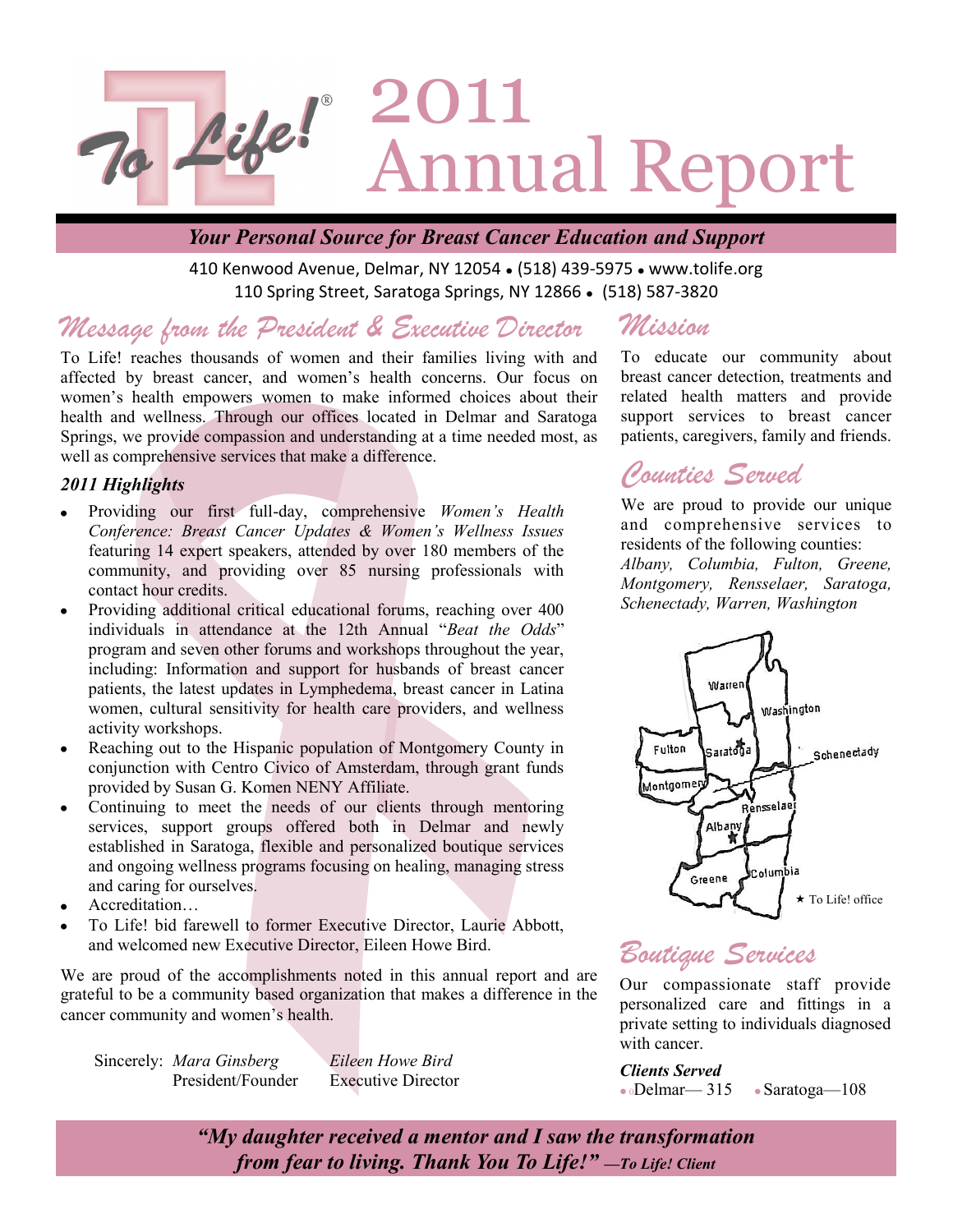## **2011 Annual Report Page 2**

*Educational Programs*

**October 22: Weekend Wellness** 

Presented at To Life! in Delmar. Guest speakers included Ann Rose, CFm; Yoga with Krista Spohr; Crystal Cobert, Holistic Health

**October 26: Achieving Optimal Health & Wellness for Women and** 

Presented at Centro Civico in Amsterdam. Guest speakers included Carmen Rodriguez, To Life! Breast Health Mentor; and Zumba

**October 26: Breast Cancer and Hispanic Women—Engagement &** 

Presented at Centro Civico in Amsterdam. Guest speakers included Dr. Arsyl De Jesus, MD; Ladan

Each year To Life! provides a number of educational forums facilitated by experienced medical professionals, wellness experts and cancer survivors. These programs are offered **free of charge**, which is made possible through grant funding from the NYS Department of Health and Susan G. Komen NENY Affiliate.

Programs are promoted through media advertising, newsletter advertising, and e-mail alerts to breast cancer clients and health care professionals throughout the community.

**with To Life!** 

Counselor.

**Families** 

instructor.

**Information** 

Alomar

#### **Total attendance for programs in 2011 was over 550.**

**March 22: Just for Men: Coping & Supporting the Women in Our Lives When Cancer Strikes**  Presented at To Life! in Delmar by Bill Bedford, cancer survivor and two -time breast cancer caregiver.

#### **April 16: Weekend Wellness with To Life!**

Presented at To Life! in Delmar. Guest speakers included Judy Rosch, RN, Reiki Master; Yoga with Krista Spohr; Rachel Criscione, breast cancer survivor.

#### **May 18: Let's Talk About Lymphedema**

Presented in partnership with the Nancy B. Clemente Fund and the Cancer Treatment Center at Samaritan Hospital at the Century House in Latham. Guest speakers included Nancy B. Clemente, OTR/L; Maria Corridore, MS, OTR/L, CLT; Sandra Sanderson, MSPT, SLT.

### *BSE Instruction (Breast-Self Examination)*

Breast health workshops are presented free of charge throughout the community with the goal of providing awareness of breast health, general women's health and early detection. During 2011, To Life! provided BSE training focused on young women to **over 350 students**:

- *SUNY Cobleskill Troy City High School*
	-
	-
- *Maria College Ravena-Coeymans-Selkirk High School*
- 
- *Russell Sage College Bethlehem Central High School*
	-



#### *Premier Annual Programs*

#### **August 10: 13th Annual Beat the Odds**

This free event with lunch was held at the Gideon Putnam in Saratoga. Presentations by: Luba Djurdjinovic on the Role of Genetics in Cancer Diagnosis & Treatment, Dr. Vinita Singh, MD, on Hormone Therapy— What is Right for You?, and Diane Cameron Pascone on Perspectives of Caregiving.

#### **December 6: First Annual Women's Health Conference: Updates in Breast Cancer & Women's Wellness Issues**

This free, full-day, comprehensive conference was held at the New York State Nurses Association in Latham and provided lunch. Keynote Address by Dr. Martin Tenniswood, PhD. Featured Presentations by: Kathy DiCaprio, MS; Ladan Alomar, MS; Dr. Janet Gargiulo, MD. Breakout session workshops by: Sabrina Mosseau, BS, RN, OCN; Barbara McHale, BS, RN, OCN, OBCN; Kathryn Anilowski, MS, PT, CLT-LANA; Dr. Jenny Romero, MD; Dr. Ivan Hernandez, MD; Mary Katherine Ibbetson, ACSM Certified Personal Trainer; Karen Carey; Diane Cameron Pascone; Dr. Ronal Stram, MD; Rachel Sperry, MSW, Breast Cancer Survivor.

*"I walked in feeling alone. I left To Life! with a new wig, a new day & new friends!" —To Life! Client*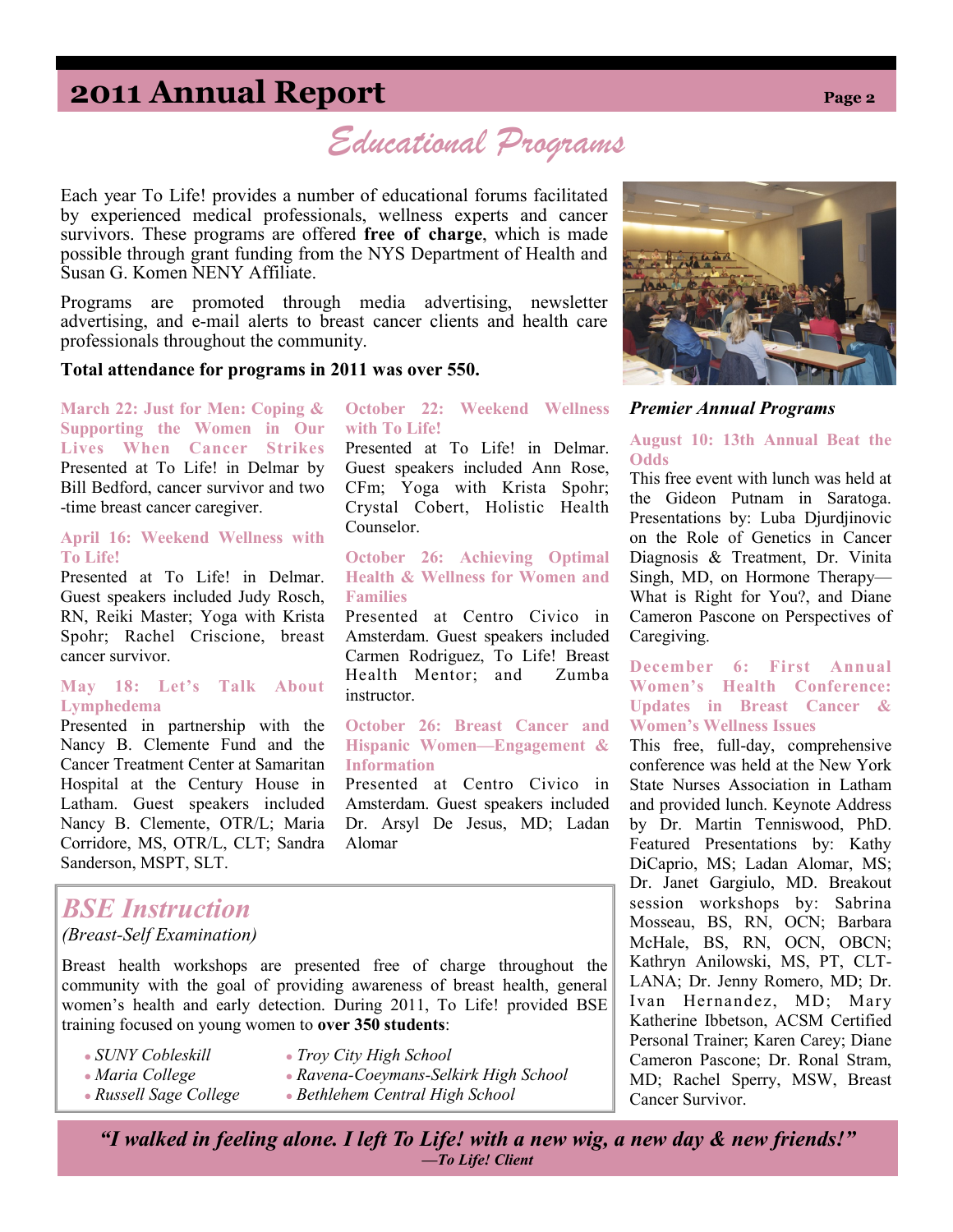## **2011 Annual Report Page 3**

### *Wellness from Within*

Complementary wellness therapies offered free of charge to patients, survivors and caregivers.

**Healing Touch Volunteer** Shirley Unser

**Reiki Volunteer**  Judy Rosch

### *Breast Health Mentor*

Breast Health Mentor, Carmen Rodriguez, was stationed at Centro Civico of Amsterdam beginning in June 2011 to provide health/wellness counseling services to the Hispanic community. Outreach included over 10 presentations throughout the community. **25 women were directly served**. 18 women received free breast and cervical screening.

# *Support Services*

## *ACE Support Groups*

*(Awareness, Connection & Education)*

Providing support, information & resources, and networking for women in treatment and past treatment, and their family members, partners and caregivers. In *Delmar*, 12 individuals meet the third Wednesday of the month, **over 72 contacts** were made. Deb Nozik, L-CSW, facilitates the group. 8 individuals meet on the first Monday of the month, **over 40 contacts** were made. Leanna Eck, MS, Director of Education, facilitates the group. In *Saratoga,* a new group was established in September, with 8 individuals meeting on the third Tuesday of each month. Facilitated by breast cancer survivor, Brenda Tholin.

### *Mentors*

The mentoring program links a newly diagnosed woman with a breast cancer survivor offering emotional support. In 2011, **over 35 mentors**  were available to provide one-on-one mentoring services.

### *Health Fairs*

Health fairs provide valuable opportunities to showcase our valuable services, to educate the community on breast health and early detection and to provide information on boutique services and products. In 2001, **over 5,000** participants attended the following locations:

- *OSC EAP NYSDEC*
- *NYSDOH EAP SEFA*
- *Komen Race for the Cure*
- *Troy City School District*

# *To Life! Revenue Sources 2011*

To Life! extends heartfelt gratitude to the individuals, corporations, foundations, volunteer groups and friends who have contributed their time, talent and precious resources to benefit our community.



*"I immediately felt the warmth & hope I had been looking for."—To Life! Client*